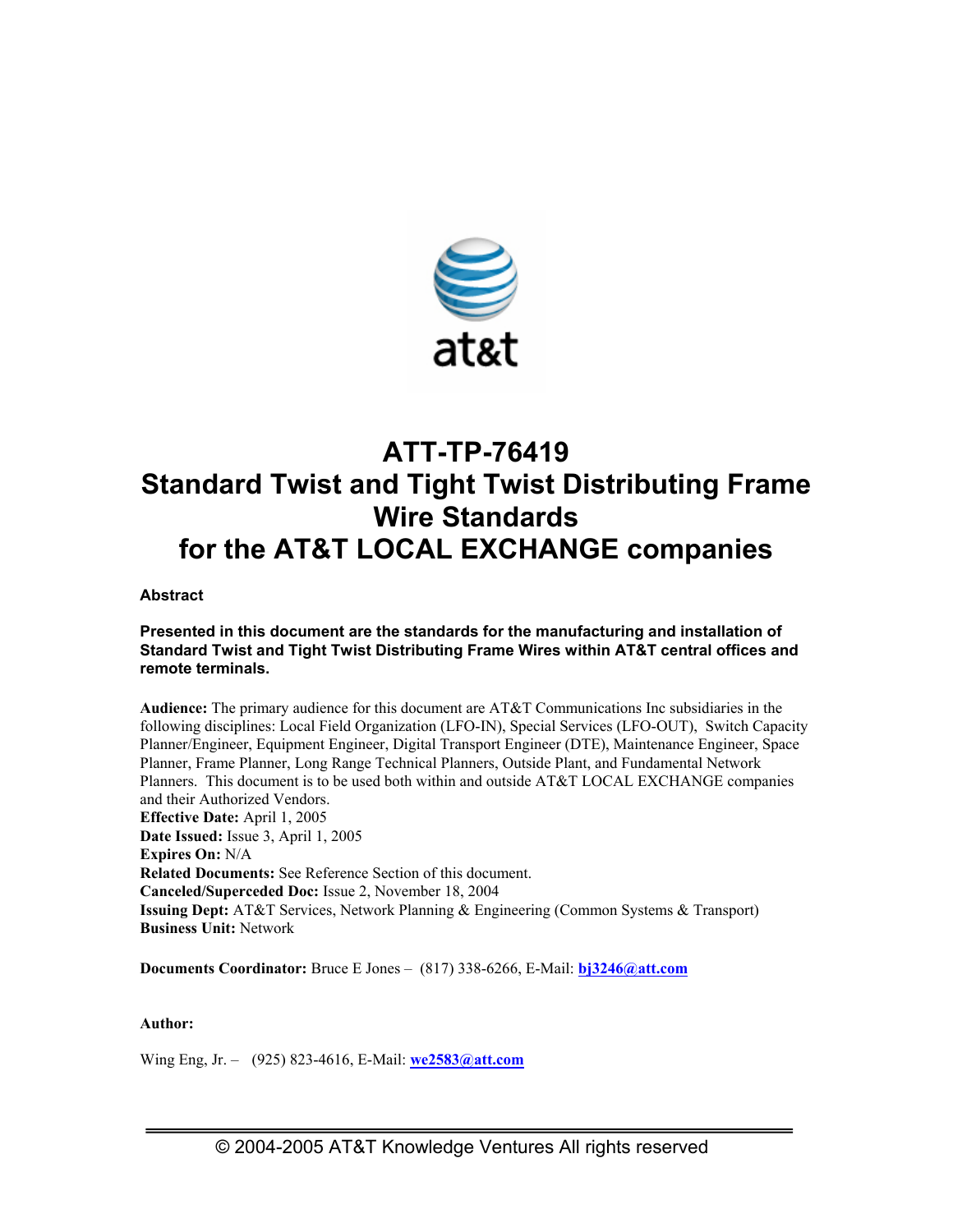# **Table of Contents**

 $\overline{\mathbf{2}}$ 

 $\qquad \qquad$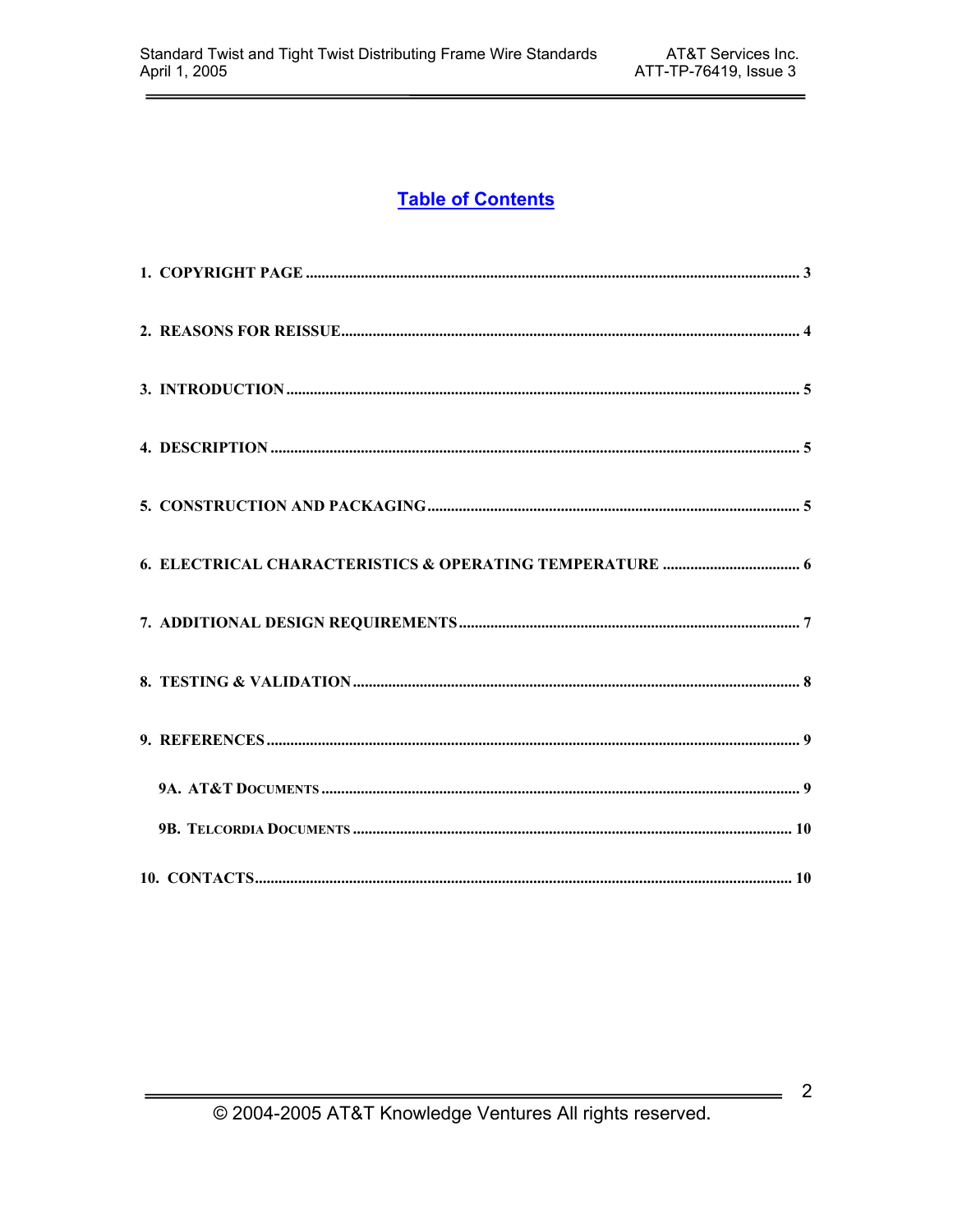# **1. Copyright Page**

**Notice:** This document is an unpublished work protected by the United States copyright laws and is proprietary to AT&T Knowledge Ventures. Disclosure, copying, reproduction, merger, translation, modification, enhancement, or use by anyone other than authorized employees or licensees of AT&T companies without the prior written consent of AT&T Knowledge Ventures is prohibited.

© 2004-2005 AT&T Knowledge Ventures All rights reserved All rights reserved.

**Trademarks:** Windows 95, 97, 98, 2000, NT, ME, XP, Excel, Word for Windows, PowerPoint, Internet Explorer, Office Professional 97, Visio 2000, Visio Professional 2003, Visio Enterprise Network Tools and Microsoft are trademarks of the Microsoft Corporation. Netscape Navigator is a trademark of the Netscape Corporation. AutoCAD 2000, 2000i, 2002 & 2003 are trademarks of the Autodesk Corporation. Adobe Acrobat 8.0 and PDF are trademarks of the Adobe Corporation. Common Language®, SWITCH®, TIRKS®, CLEI®, CLLI® and CLFI® are registered trademarks of Telcordia Technologies Inc. ANSI is a trademark of the American National Standards Institute. IEC is a trademark of the International Electrotechnical Commission. NTA is a trademark for the National Telecommunications Alliance. OHSA is the trademark for the Occupational Health Safety Administration, U.S. Department of Labor. FDA is a trademark of the U.S. Food and Drug Administration, U.S. Department of Health and Human Services. All other trademarks belong to their respective owners.

**Publisher:** Network Planning & Engineering – Common Systems and Transport Standards AT&T Services Inc. (Attn: Wing Eng Jr.) 2600 Camino Ramon, RM 4S450N San Ramon, California 94583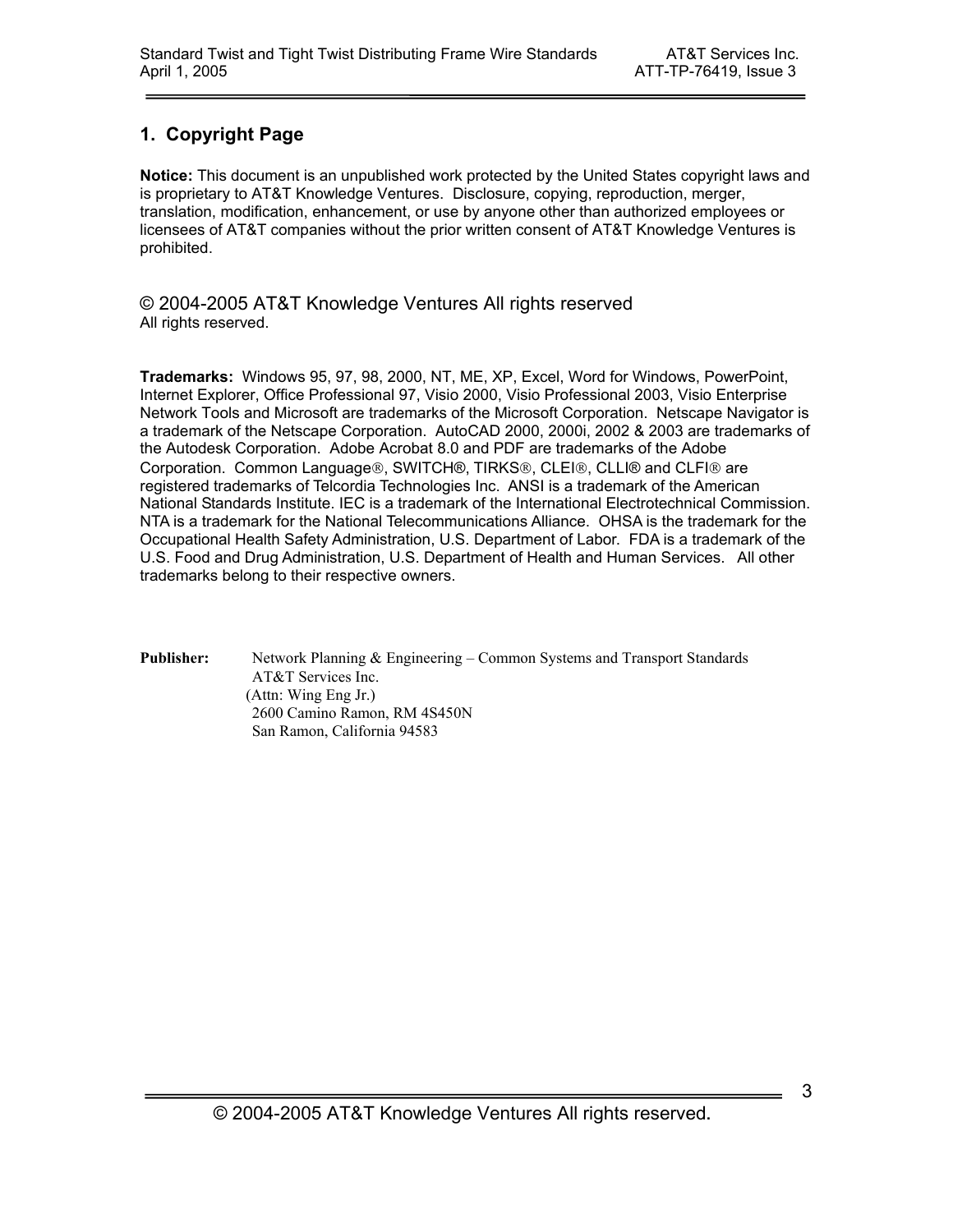# **2. Reasons for Reissue**

Issue 2 contains the following updates:

Issue 2, Section 5: Twist Length(pair lay) for Violet/Red Hi-CAP(T-1/HDSL) Tight Twist distributing frame wires changed from 0.625 inch to 0.750 inch.

Issue 2, Section 5: New requirements stated for splices, shiners, and tangling of all frame wires.

Issue 3 contains the following updates:

Issue 3, All Sections: Standard Twist Distributing Frame Wire is added to this AT&T standard document.

Issue 3, Section 5: States requirements that do not allow any splices, whatsoever, and to allow for transport of 1.544Mb/s and higher signals.

Issue 3, Section 10: Contact names are updated.

4

 $\overline{\phantom{0}}$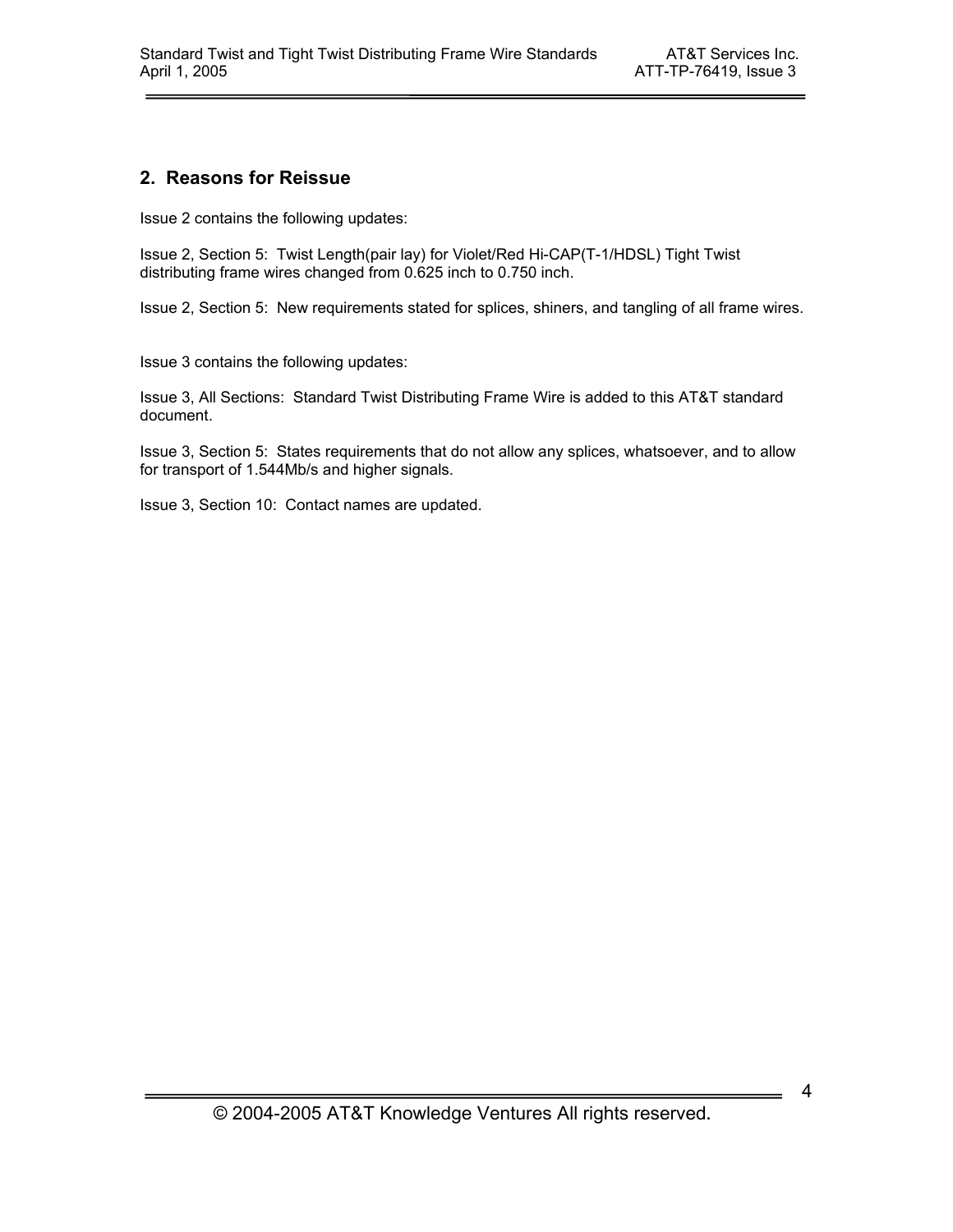# **3. Introduction**

 Standard twist distributing frame wire products allow for the deployment of lower speed service circuits such as POTS, and Sub -T1(1.544 Mb/s) within the distributing frames of AT&T central offices. These standard twist distributing frame wire products may be manufactured in the following colors: White/Blue/Red/Green(4 conductor), White/Orange(2 conductor), White/Blue(2 conductor), White/Red(2 conductor), Yellow/Blue/Red/Green(4 conductor), Yellow/Orange(2 conductor), Yellow/Blue(2 conductor), and Yellow/Red(2 conductor).

 Tight twist, two(2) conductor, distributing frame wire products allow for the deployment of both xDSL and HI-CAP (T-1/HDSL) circuits within the distributing frames of AT&T central offices. The xDSL frame wire product is colored Violet/Blue, while the HI-CAP (T-1/HDSL) frame wire product is colored Violet/Red. These frame wire products are manufactured with a tight twist in order to minimize the impacts of electromagnetic interferences within the indoor environment that may lead to a disruption of either xDSL, HI-CAP (T-1/HDSL) or both services within AT&T central offices.

xDSL represents the family of DSL services except for HDSL. Typical types of xDSL that are represented: ADSL, CDSL, SDSL, VDSL, etc. HDSL is exclusive to T-1/DS-1 services and is very disruptive to the rest of the xDSL family of services.

# **4. Description**

Standard twist and tight twist distributing frame wire products are manufactured in both 22 gauge and 24 gauge sizes. The 22 gauge product is intended for use on the Main Distributing Frame (Conventional type), while the 24 gauge product is intended for use on the COSMIC (Modular) Distributing Frame. The wire must meet the AT&T mechanical and transmission performance specifications for twisted pair, standard twist and tight twist, distributing frame wires. These frame wires must conform to both Telcordia GR-136 and be UL listed as a communications wire/cable. The wire nickname used on distributing frames is "Jumper Wire".

# **5. Construction and Packaging**

- Conductors: 22 AWG and 24 AWG solid tinned annealed copper
- Conductors and sheaths will be continuous without splices of any kind.
- Insulation: flame retardant semi-rigid Polyvinyl Chloride (PVC), 90 degrees C
	- o Nominal Thickness 0.008"
- Pairing: Twisting sufficient to meet electrical characteristics requirements as

 22 AWG and 24 AWG Standard Twist distributing frame wires will both have a maximum pair lay of 3.00 inches.

 Transport speeds carried over these standard twist products are expected to be under 1.544Mb/s.

5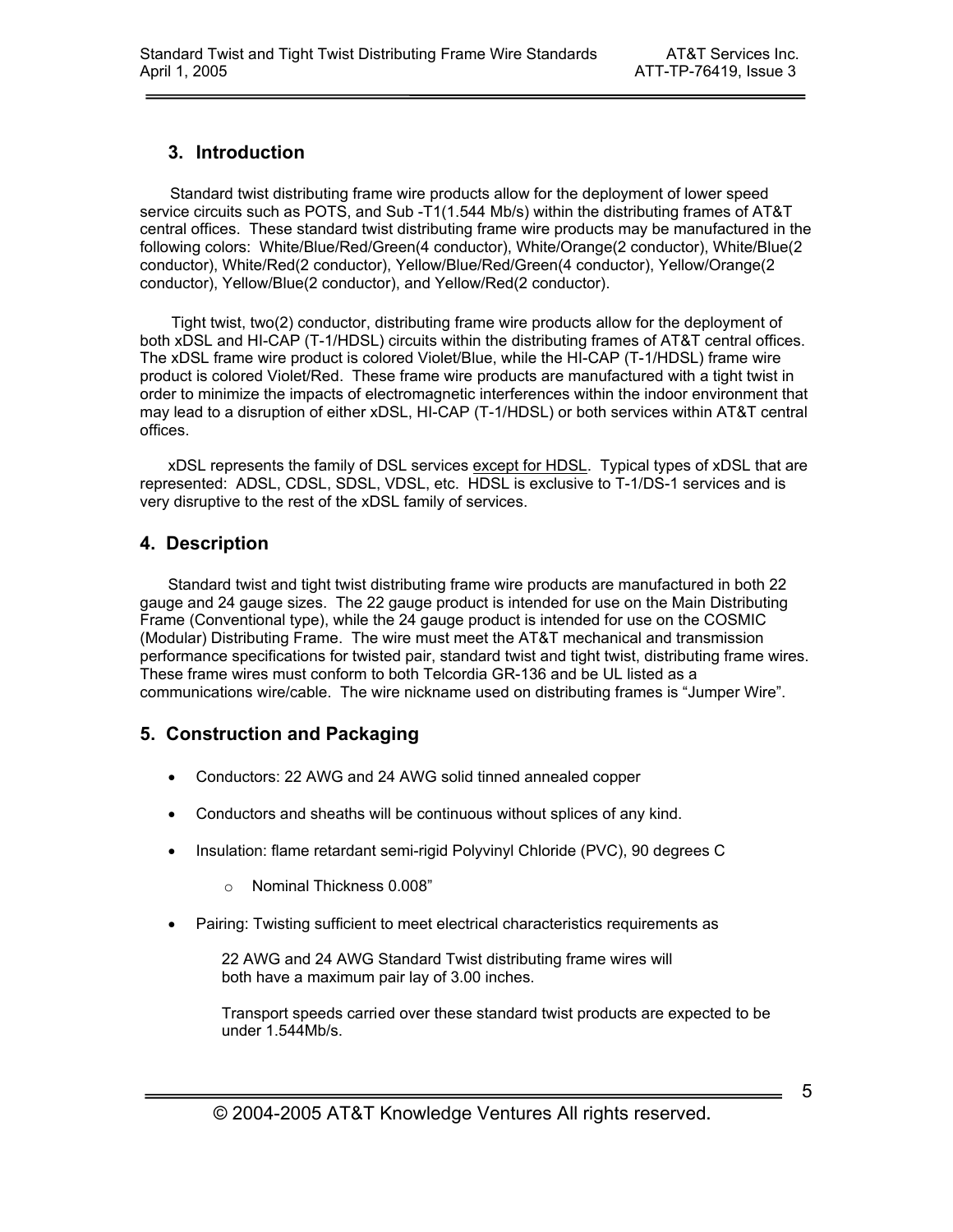22 AWG and 24 AWG Violet/Blue xDSL distributing frame wires will both have a pair lay of 1.00 inch

22 AWG and 24 AWG Violet/Red HI-CAP (T-1/HDSL) distributing frame wires will both have a pair lay of 0.750 inch.

Transports speeds carried over these tight-twist products are expected to be at 1.544Mb/s and higher.

Twist lengths for Violet/Blue and Violet/Red tight-twist products are different to minimize possible spectrum interference to xDSL services by HI-CAP services.

- Insulation Color Coding(Standard Twist): White/Blue/Red/Green and Yellow/Blue/Red/Green for 3-Wire and 4-wire Specials, White/Orange and Yellow/Orange for Cutover Frame Wire, White/Blue and Yellow/Blue for POTS, and White/Red and Yellow/Red for 2-Wire Specials. Note: The "White" insulation color indicates use on the Main Distributing Frame with 22 AWG Standard Twist Frame Wires, while the "Yellow" insulation color indicates use on the COSMIC Distributing Frame with 24 AWG Standard Twist Frame Wires .
- Insulation Color Coding(Tight Twist): Violet/Blue for xDSL and Violet/Red for HI-CAP (T-1/HDSL)
- Shielding: None
- Drain Wire: None
- Ripcord: None
- Outer Jacket: None
- Splices: None allowed for both continuity and non-continuity type splices
- Shiners: None allowed and must have a feedback mechanism to shut down the production line in case a shiner, bare copper under insulated wire, is detected
- Tangling: None allowed and must have a feedback mechanism to shut down the production line in case a tangled frame wire is detected
- Packaging: Available on black-plastic tapered reels and on coils

# **6. Electrical Characteristics and Operating Temperature**

- Electrical characteristics are defined at 20 degrees C.
- Continuity and Shorts: All finished frame wire will meet the requirements of Telcordia Document GR-492-CORE, Section 7.1.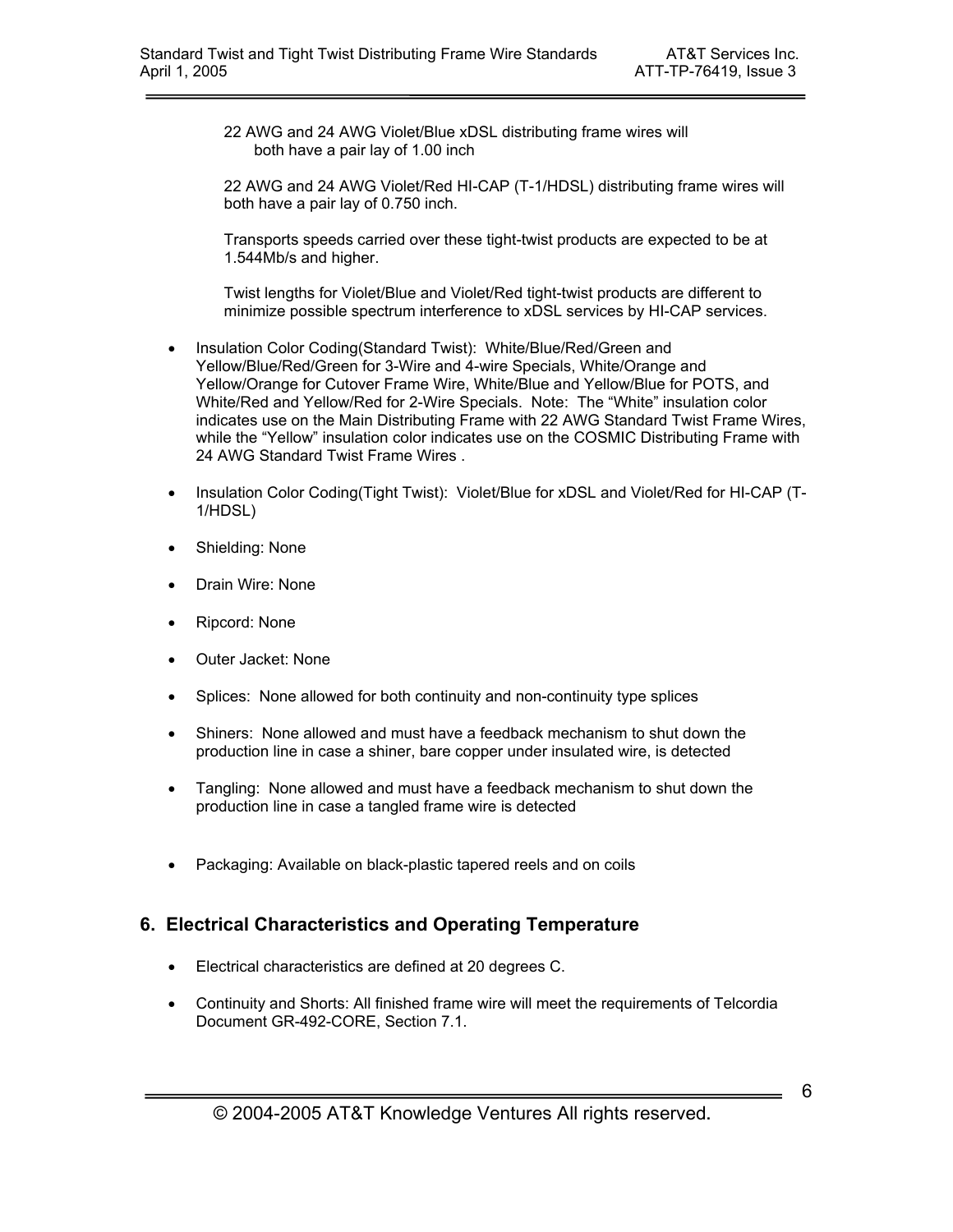- Voltage Breakdown: Any length of the conductor must be capable of withstanding a minimum of 2,500 Volts AC (RMS) or 3,500 Volts DC. Voltage to be applied for at least one second between each conductor and all other conductors to be electrically connected.
- Insulation Resistance: Wet: 300,000 mega ohm feet minimum from the conductor to water
- DC Conductor Resistance: 22 AWG 18.0 Ohms/1000 ft, maximum • 24 AWG - 28.6 Ohms/1000 ft, maximum
- Coaxial Capacitance: 22 AWG 0.150 Microfarads/kft @ 1KHz, nominal • 24 AWG - 0.125 Microfarads/kft @ 1KHz, nominal
- Characteristic Impedance: 22 AWG 100 Ohms @ 1MHz, nominal  $\circ$  24 AWG – 100 Ohms @ 1MHz, nominal
- Operating Temperature: 85 degrees C, maximum

# **7. Additional Design Requirements**

#### **Conductors:**

Factory joints, elongation and tin finish will all meet the requirements of GR-492-CORE; sections 2.3, 2.4 and 2.5, respectively.

Breaking Strength – for 22 AWG conductors, 14 lbf (62 N) and for 24 AWG conductors, 9 lbf (40N).

#### **Insulation:**

Eccentricity – Insulated conductors will meet the requirements of GR-492-CORE, Section 4.2.

Porosity – When examined under 5X magnification, no porosity will be observed.

Tensile Strength – Minimum of 2,000 psi (13.8 MPa).

- Ultimate Elongation Minimum value of 150% for non-cross linked PVC Minimum value of 100% for cross-linked PVC
- Compression Resistance Minimum value of 300 lbf for both 22 AWG and 24 AWG non- Cross Linked PVC Minimum value of 900 pounds for 22 AWG and 750 pounds for 24 AWG cross-inked PVC

Shrink Back – Not to exceed 3/16 inch, for both ends of a tested sample

Cut-Through Resistance – 3.0 lbs for 22 AWG and 2.5 lbs for 24 AWG non-cross linked PVC 4.0 lbs for 22 AWG and 3.5 lbs for 24 AWG cross-linked PVC

7

 $\overline{\phantom{0}}$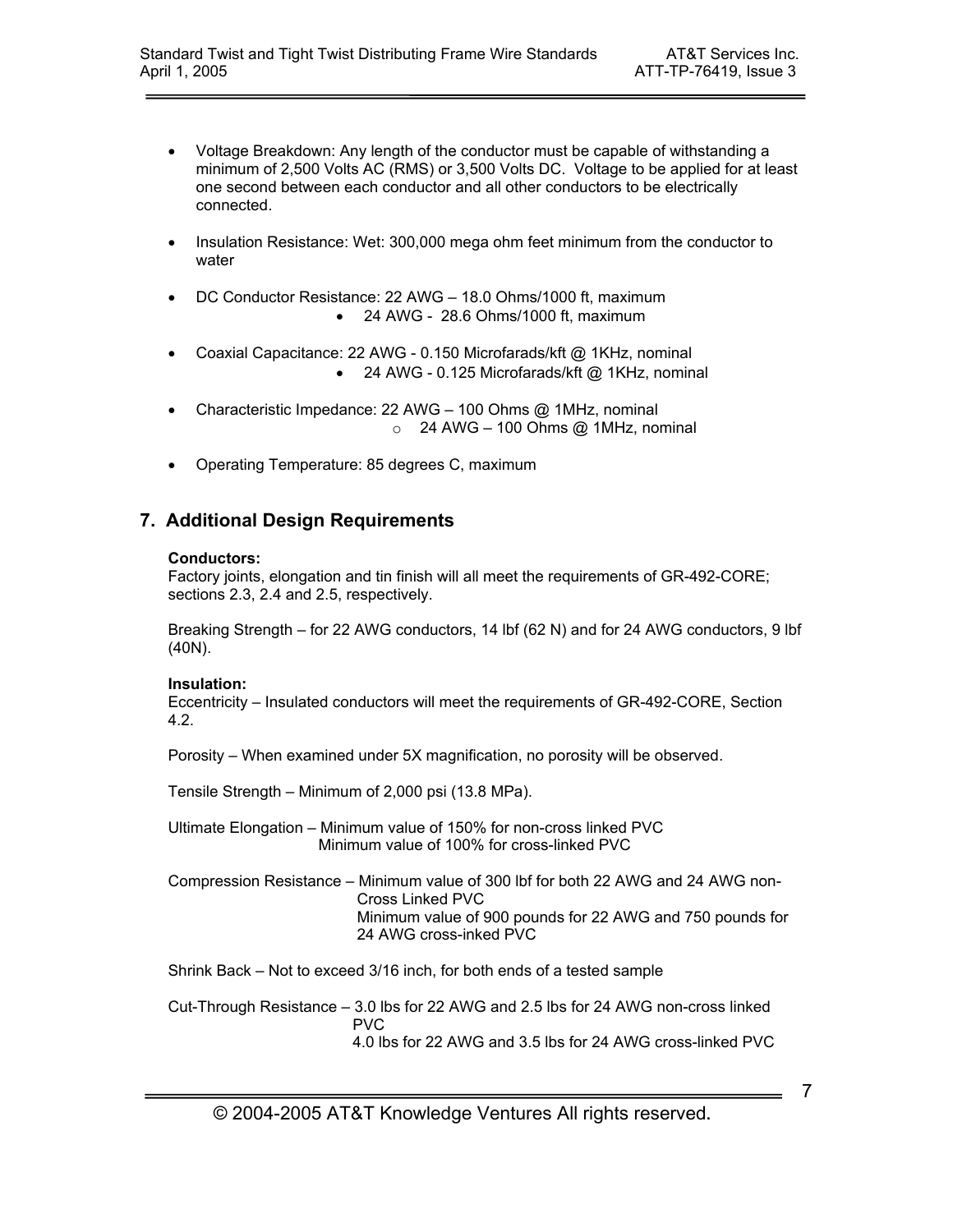- Solder Heat Resistance Minimum average resistance of 1.0 seconds for non-cross inked PVC and 1.5 seconds for cross-linked PVC
- Resistance to Heat Aging At a temperature of 100+/- 2 degrees C, the insulation will be able

 to retain 70% of its pre-tested elongation. The insulation will be capable of meeting its Munsell color characteristics when subjected to heat aging.

- Heat Shock When a sample is wrapped for six (6) turns around a steel mandrel, whose diameter is no greater than the diameter of the completed frame wire, and heated for one (1) hour at 70 degrees C, the sample shall retain 70% of its pretested elongation.
- Adhesion A maximum force of 4 lbs, and 3 lbs will be needed to remove insulation from the 22 AWG and 24 AWG conductors, respectively.
- Cold Bend Samples will be tested according to GR-492-CORE, Section 4.4.9, except that the test temperature will be -20 +/- 2 degrees C.
- Insulation Flammability Insulated conductors will meet the fire resistance requirements of the latest issue of TR-NWT-000063, Network Equipment – Building System (NEBS) Generic Equipment Requirements, Sections 4.3 and 5.3. In addition, a maximum of two (2) of ten sample specimens may burn when tested at 28% oxygen level for a maximum of three (3) minutes of time, when tested in accordance with ASTM D2863-77.
- Insulation Imperfections Insulation will meet the requirement for ultraviolet light resistance when testing is performed in accordance to ASTM G 53-95.
- Insulation Surface Friction Completed frame wire will meet the requirements for insulation friction resistance per Appendix A of GR-136-CORE, Issue 1, October 1995.
- Color Coding Requirements Frame wire colors will meet the standards contained per ASTM D 1535-89, Standard Test Method for Specifying Color by the Munsell System under the North Sky Daylight equivalent of having a correlated color temperature of 7400 degree Kelvin.

# **8. Testing and Validation**

All production samples of manufactured standard twist and tight twist distributing frame wires must pass the testing requirements contained within this document before potential purchase by AT&T is contemplated. At the request of AT&T technical staff, random samples will be forwarded to AT&T or a third party for validation at the wire manufacturers cost.

8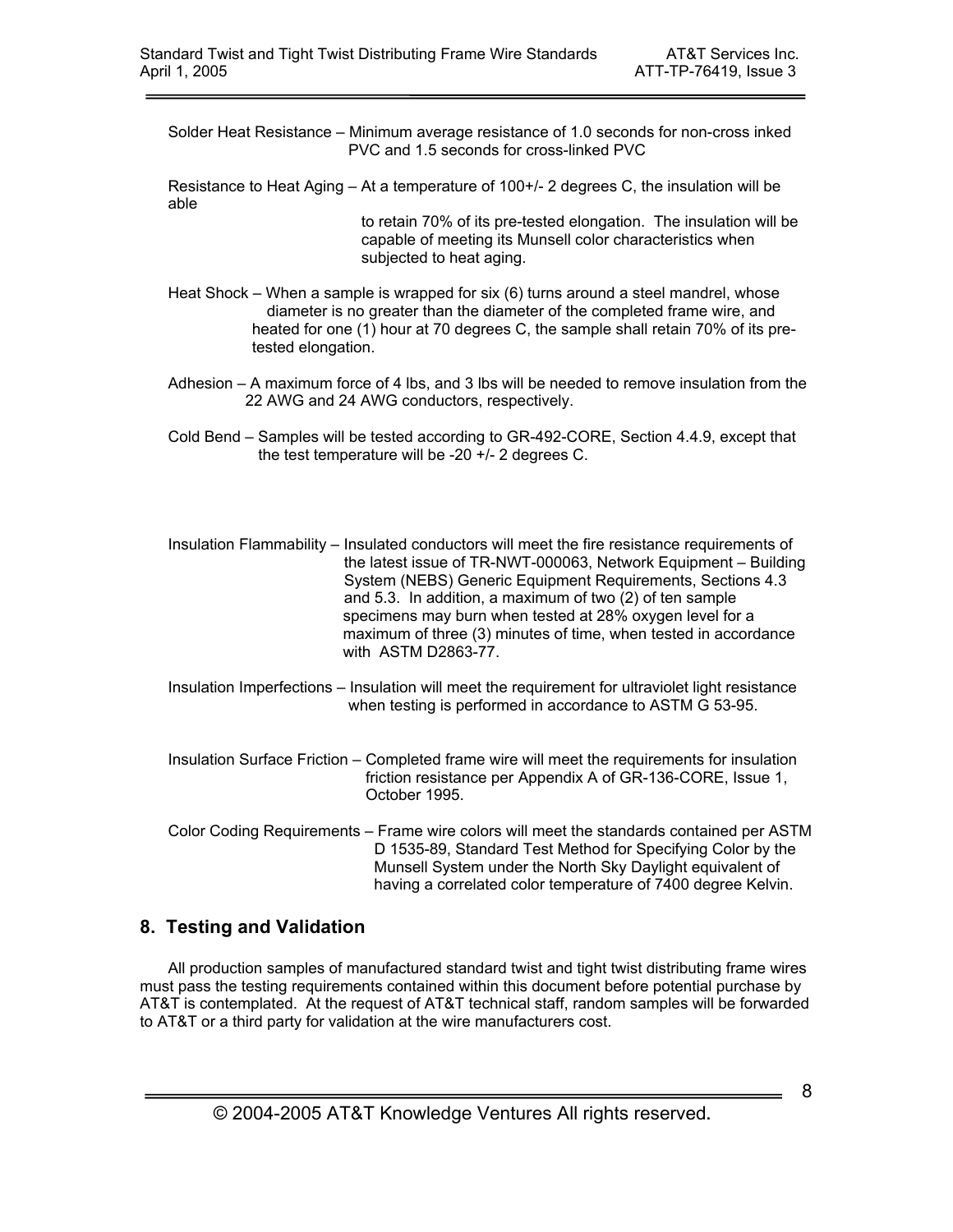# **9. References**

For further information or electronic copies of this document and related information, AT&T employees may visit the internal AT&T LOCAL EXCHANGE companies Web site**: http://apex.sbc.com.** 

#### **The external web site is: https://ebiznet.sbc.com/sbcnebs/**

Telcordia documents may be obtained directly from Telcordia Technologies Inc.

### **9A. AT&T Documents**

| <b>Document Number</b> | <b>Document Description</b>                          | <b>Issue</b> |
|------------------------|------------------------------------------------------|--------------|
| ATT-TP-76200           | AT&T-Network Equipment - Building Systems            | Current      |
| ATT-TP-76300           | AT&T-Installation Guide within the Central Office    | Current      |
| ATT-TP-76305           | AT&T-Cable Installation & Removal                    | Current      |
| ATT-TP-76305-001       | AT&T-SNFA Cable Installation & Removal               | Current      |
| ATT-TP-76305-002       | AT&T-48V DC Power Single Line Diagrams               | Current      |
| ATT-TP-76306           | AT&T-Firestopping (non-workmanship & processes)      | Current      |
| ATT-TP-76400           | AT&T-Detail Engineer Requirements for the C.O.       | Current      |
| ATT-TP-76401           | AT&T-Space Planning                                  | Current      |
| ATT-TP-76401-001       | AT&T-Floor Loading Considerations                    | Current      |
| ATT-TP-76407           | AT&T-Equipment Framework                             | Current      |
| ATT-TP-76408           | AT&T-Equipment Superstructure                        | Current      |
| ATT-TP-76410           | AT&T-Raised Floors                                   | Current      |
| ATT-TP-76412           | AT&T-Telco Electrical and Optical Ethernet Standards | Current      |
| ATT-TP-76413           | AT&T-Connecting Block Standards (89-MDF type)        | Current      |
| ATT-TP-76416           | AT&T-Bonding & Grounding                             | Current      |
| ATT-TP-76419           | AT&T-Tight-Twist Distributing Frame Wire Standards   | Current      |
| ATT-TP-76430           | AT&T-Synchronization Standards                       | Current      |
| ATT-TP-76450           | AT&T-Common Systems Standards Overview               | Current      |
| ATT-TP-76450-001       | AT&T-Common Systems Checklist                        | Current      |
| ATT-TP-76450-002       | AT&T-Common Systems Exception & Evaluation           | Current      |
|                        | Request                                              |              |
| ATT-TP-76460           | AT&T-Fiber optic Protection in the Central Office    | Current      |
| ATT-TP-76461           | AT&T-Fiber optic Connector Cleaning                  | Current      |
| ATT-002-531-050        | Frame: LFO-In: Central Office Frame Wire Standards   | Current      |

9

 $\equiv$